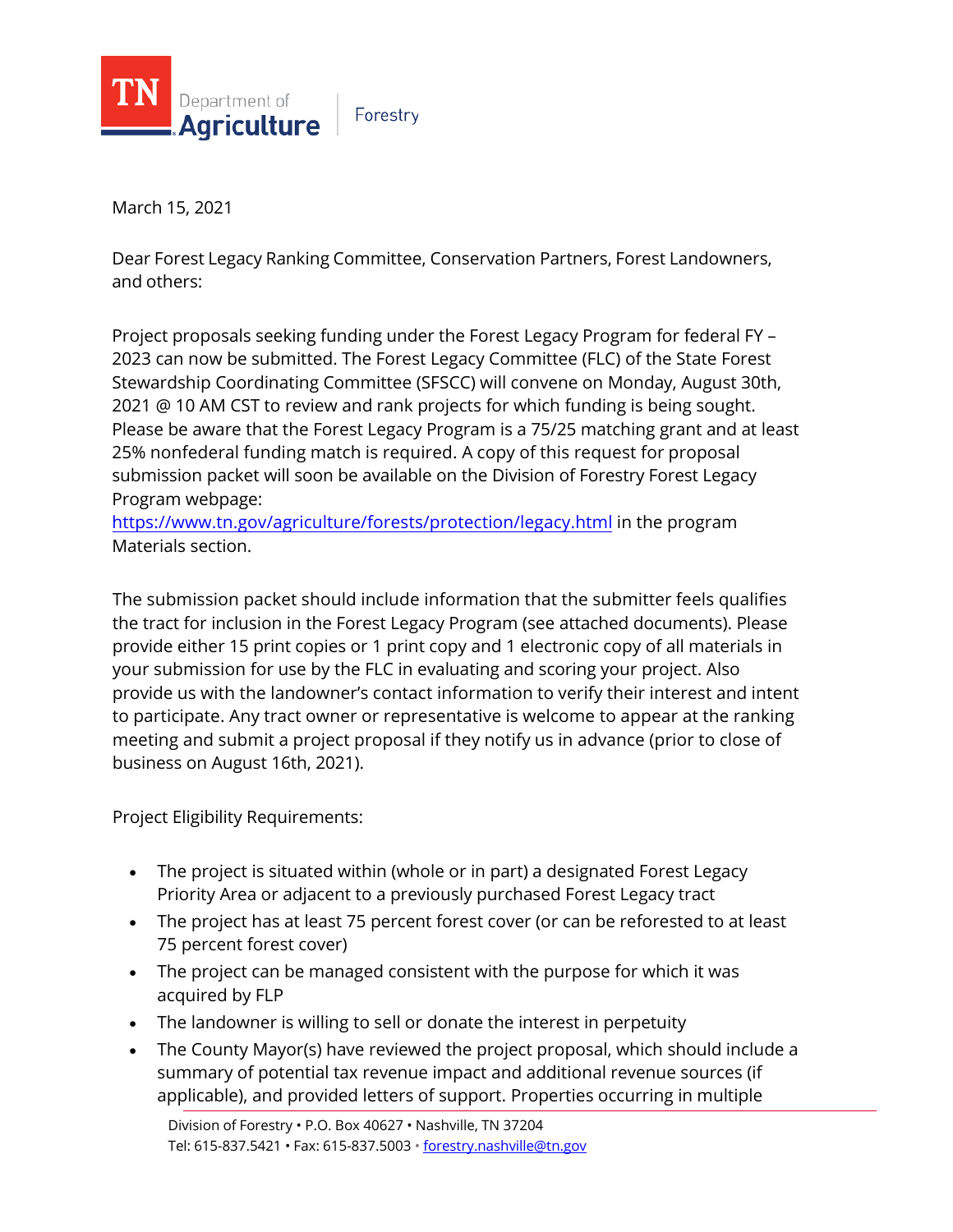Department of . Agriculture

## Forestry

counties need letters of support from each respective county.

- State Representative(s) and Senators have received a copy of the County Mayor(s) letter of support and reviewed the project proposal. Properties occurring in multiple congressional districts must have the project proposal sent for review by each respective state legislators.
- For fee acquisitions and projects seeking to sell a conservation easement: A current Multi-Resource Management Plan or abstract detailing owner's management intent must be established at the time of application. The management objectives identified within the Multi-Resource Management Plan or abstract detailing owner's management intent must be consistent with the purposes of the Forest Legacy Program and further Tennessee's programmatic objectives through planned practices promoting forest health and active forest management.

Your project proposal packet must include a letter of intent to me or the FLC from the respective landowner before the FLC will consider their tract. A sample is attached. A letter of intent is not a commitment, but it does imply that the landowner is familiar with the program and its objectives, and as such intends to participate in the program. We need contact information of the willing seller, including phone number, with each letter of intent. To that end interested landowners will be called before August 30th to discuss the program with them.

For those submitting more than one tract for funding consideration, we ask that you prioritize them in a cover letter in the packet of information you send. Of special interest to you is the attached TENNESSEE RANKING SHEET that the review committee will be using to make ranking decisions.

See the attached project submission checklist for additional project proposal guidance.

Those wishing to have tracts considered for funding must have their submissions to the following address by 4:30 PM CST, Monday, August 2nd, 2021.

Brian Hughett Division of Forestry P.O. Box 40627 Nashville, TN 37204

Please contact Brian Hughett (615-837-5550; Brian.Hughett@tn.gov) if you have questions or need additional information.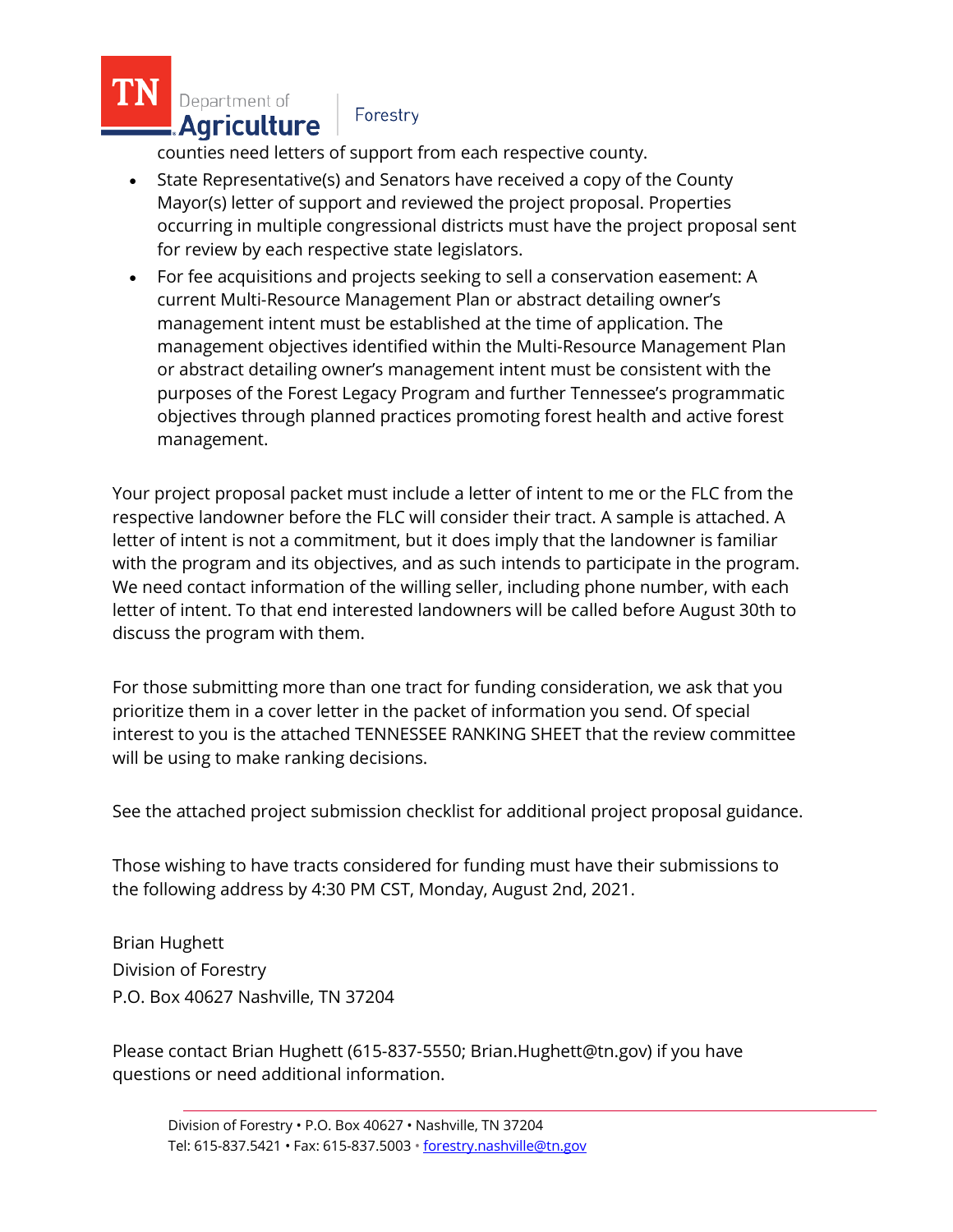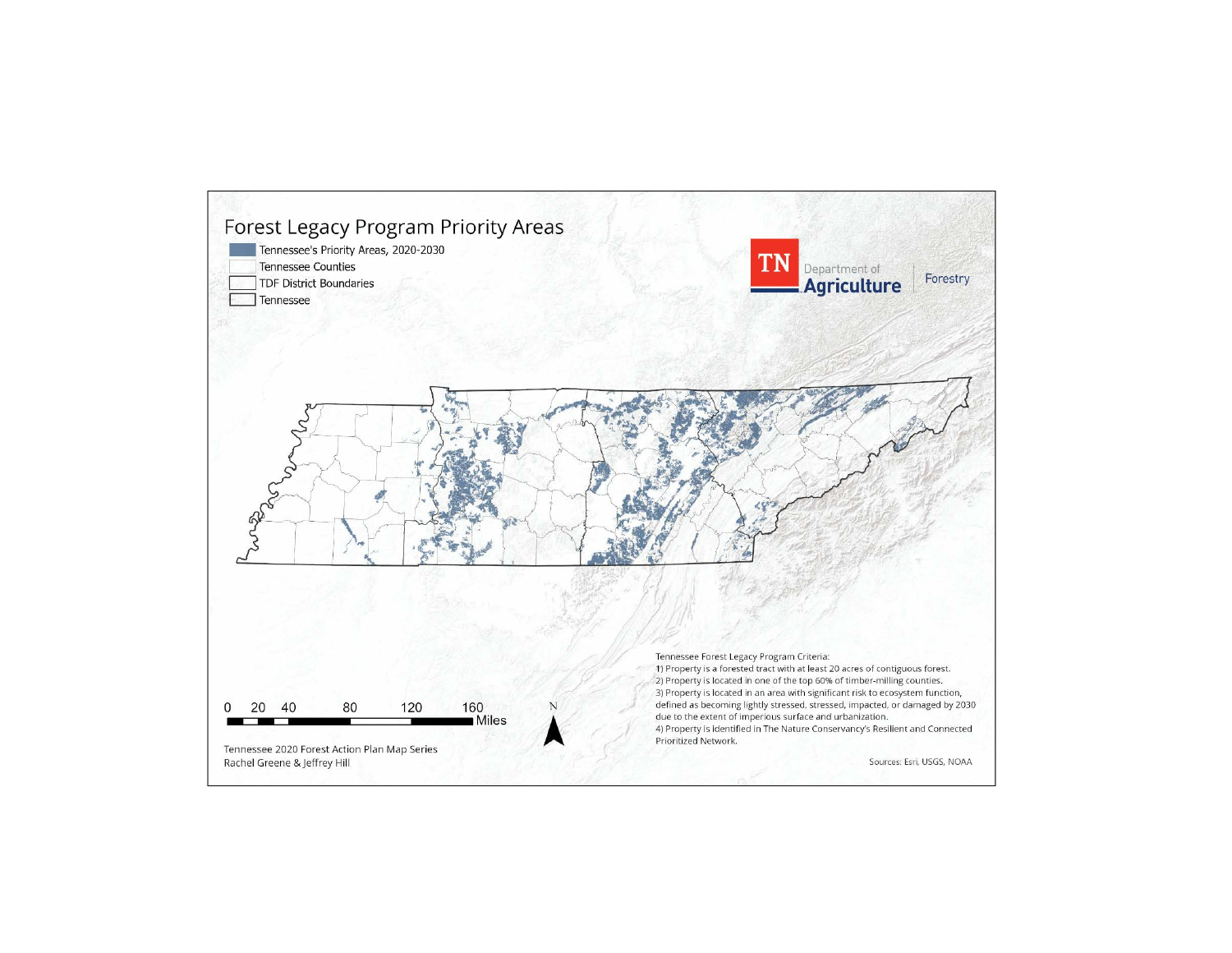## *SUGGESTED FORM LETTER OF INTENT*

*Name and Address of Participant*

## Re: **LETTER OF INTENT**

*Very brief statement of your intended participation. (Example: Regarding 235 acres of Forest Land I own in Jones County, TN)*

Mr. Brian Hughett Forest Legacy Program Manager State of Tennessee P. O. Box 40627, Melrose Station Nashville, TN 37204

Dear Mr. Hughett;

This letter is to state my intentions to proceed forward with regard to donating my land fee simple, donating a conservation easement and/or selling a conservation easement to Tennessee's Forest Legacy Program (FLP) subject to approval of the FLP and the US Forest Service.

I understand that a Forest Stewardship Plan, baseline survey, cadastral survey, appraisal and/or other evaluations may be performed for and on my property. The persons who perform this work will advise me in advance of their schedule to do so.

Please note that this letter is intended only to set out in general terms my intentions to participate in the program. It is not intended to obligate me to make a donation nor is it a binding contract with regard to any transaction and should not be concluded by anyone as such a contract. While I fully intend to continue with the process should my tract be accepted for inclusion in the Forest Legacy Program, I remain free to stop the process at any time I choose to do so.

Sincerely,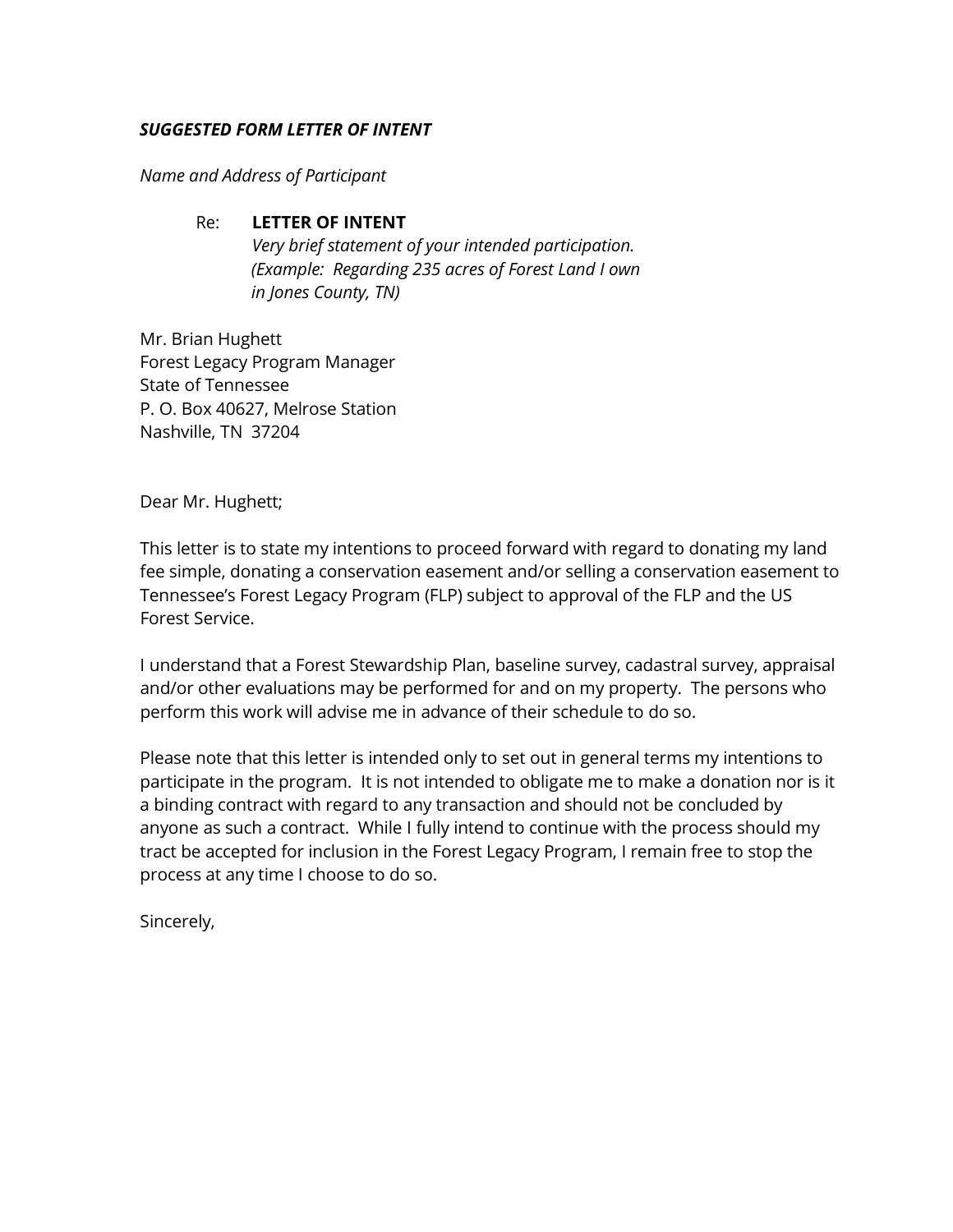# **2021 Forest Legacy Program PROJECT SUBMISSION CHECKLIST**

### **With your FLP submission, you must include the following:**

- Name(s), address(es), telephone, and e-mail address of the owners of the property.
- List of existing permanent improvements on the tract; house, barns, ponds
- Map identifying any dumps or waste disposal sites on the property
- Statement of whether property boundary has been surveyed and marked.
- Have available at ranking meeting a copy of the current deed.
- Listing of any liens, leases, or other restriction on the property.
- Identification of ownership of the minerals estate, and type of minerals present.
- Current Multi-Resource Management Plan or abstract detailing owner's management intent
- Estimate of the number of acres to be included in FLP
- Landowner's Letter of Intent (required)
- County Mayor(s) letters of Support (required)
- State legislators have received copies of County Mayor(s) letters of Support and have reviewed the project proposal (required)
- Estimated market value (in dollars) of property or tract.
- Basis for the estimated market value of property or tract.
- Source of the 25% matching funds.
- If a fee simple purchase, what agency will assume management of property.
- Narrative report of 5 pages or less explaining how the proposed tract addresses the elements of the Tennessee Ranking Sheet. Suggested format is 1 page for tract summary (location, history, management, national significance, political and local support, etc.); and 1 page for each ranking element (Importance, Threatened, Strategic, and Readiness).
- Large scale map indicating location of property
- Digitized map showing proposed FLP acreage boundaries
- **Proximity to other Forest Legacy tracts and government holdings**
- Landowner's major forest objectives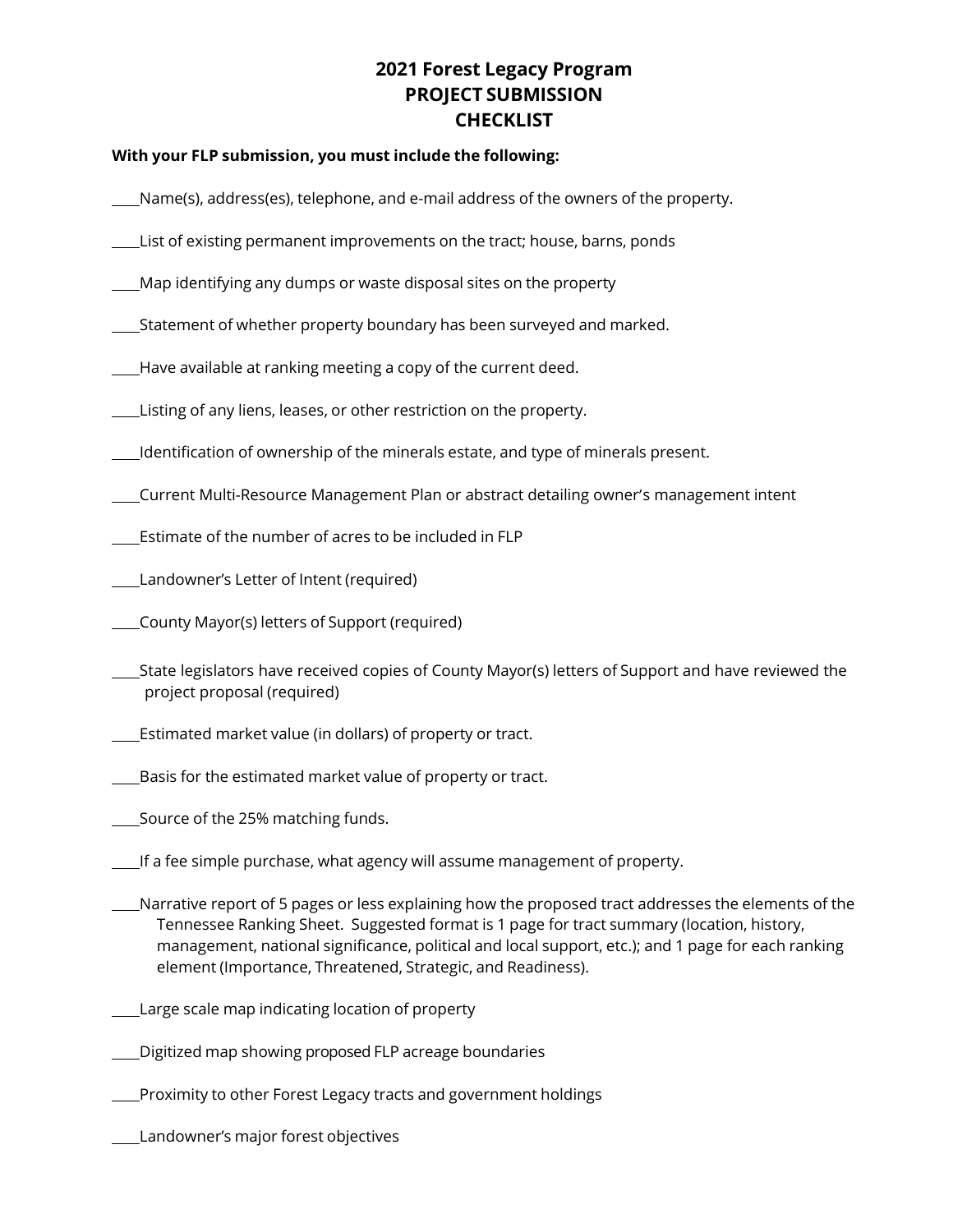## **Project Application Scoring**

This document provides guidance to the Tennessee Forest Legacy Ranking Committee on how to score individual Forest Legacy Program (FLP) projects, including additional clarification on the core national criteria, project readiness and other evaluation considerations used in this process. This guidance mimics the criteria used by the National Review Panel, who ultimately scores and ranks submissions from the states.

## **National Core Criteria:**

## **IMPORTANCE**

This criterion focuses on the attributes of the property and the environmental, social, and economic public benefits gained from the protection and management of the property and its resources. This criterion reflects the ecological assets and the economic and social values conserved by the project and its level of significance. National significance of a project is demonstrated in two ways: First, a project that solidly represents a majority of the attributes outlined is viewed as nationally significant because of its strong alignment with the purposes and Strategic Direction of the Forest Legacy Program.

Second, national significance can be demonstrated by a project that (1) supports Federal laws, such as Endangered Species Act, Safe Drinking Water Act, and Clean Water Act, (2) contributes to Federal initiatives, or (3) contains or enhances Federal designations such as Wild and Scenic Rivers, National Scenic Byways, National Recreation Trails, and cultural resources of national importance. When determining Federal importance, interstate/international resources (such as migratory species, or trail and waterways that cross state or international boundaries) should also be considered.

Scoring consists of evaluating a project for the attributes below and identifying a point score. More points will be given to projects that demonstrate multiple public benefits of significance, or benefits of national significance. Significance of attributes is demonstrated by the quality and scope of the attributes. More points will be given to projects that exemplify a particular attribute or combination of attributes.

## Attributes to consider:

Economic Benefits from Timber and Potential Forest Productivity –This category includes three independent components: (1) Landowner demonstrates sustainable forest management in accordance with a management plan. Additional points should be given to land that is third party certified (such as Sustainable Forestry Initiative, Forest Stewardship Council, and American Tree Farm System). (2) Forestry activities contribute to the resource-based economy for a community or region. (3) The property contains characteristics (such as highly productive soils) to sustain a productive forest. 0-10 \_\_\_\_\_\_\_\_\_\_\_\_

Economic Benefits from Non-timber Products – Provides non-timber revenue to the local or regional economy through activities such as hunting leases, ranching, non-timber forest products (pine straw, ginseng collection, etc.), guided tours (fishing, hunting, birdwatching, etc.), and recreation and tourism (lodging, rentals, bikes, boats, outdoor gear, etc.). 0-5

Threatened or Endangered Species Habitat – The site has documented rare, threatened or endangered plants and animals or designated habitat. Documented occurrence and use of the property should be given more consideration in point allocation than if it is habitat without documented occurrence or use. Federally listed species should be given more consideration than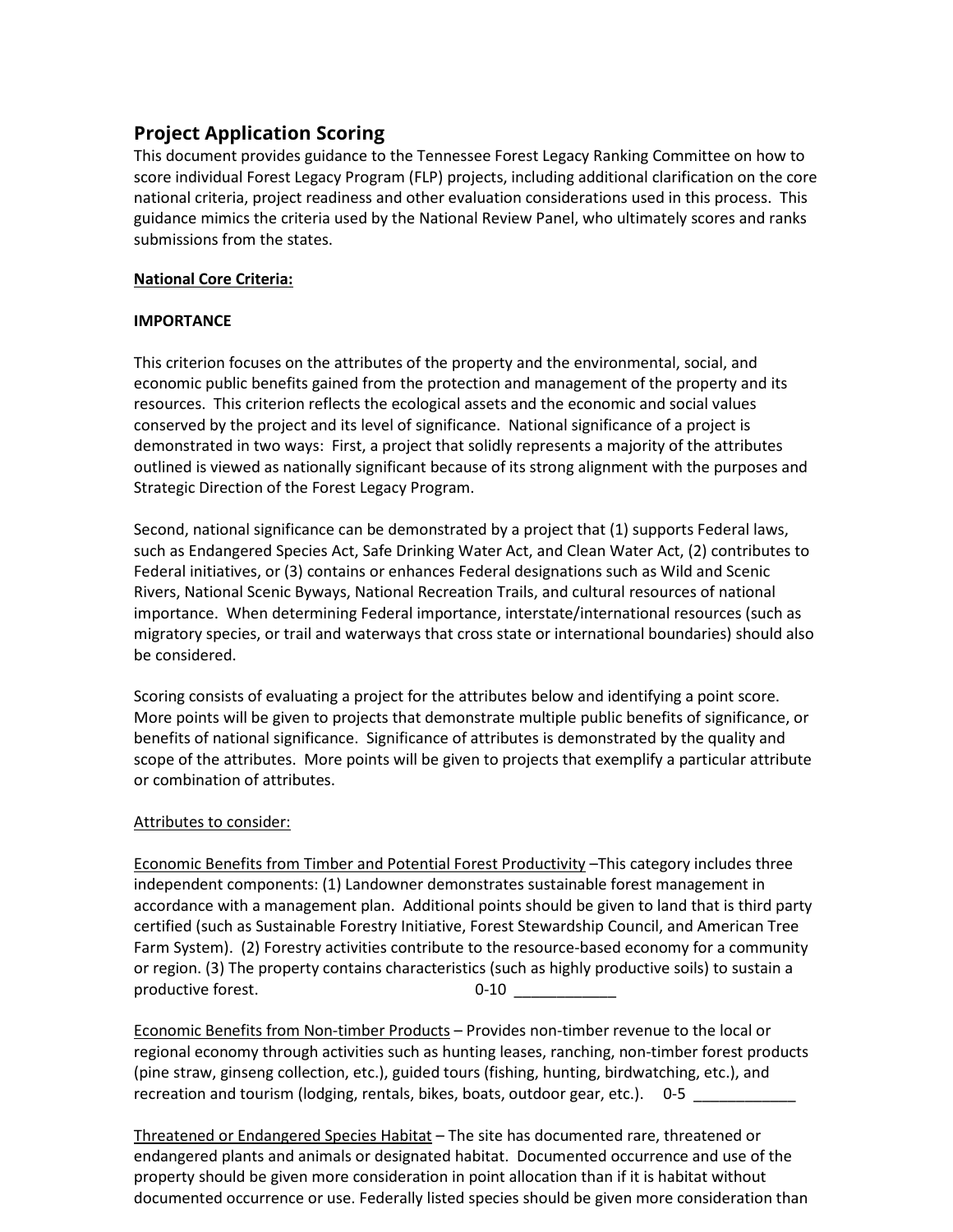state-only listed species when evaluating the significance of this attribute. 0-5

Fish, Wildlife, Plants, and Unique Forest Communities- The site contains unique forest communities and/or important fish or wildlife habitat as documented by a formal assessment or wildlife conservation plan or strategy developed by a government or a non-governmental organization. The importance of habitat to an international initiative to support and sustain migratory species can be viewed as national importance if conserving the property will make a significant contribution. The mere occasional use of the property or a modest contribution to an international initiative does not raise the property to national importance. 0-5

Water Supply and Watershed Protection – (1) Property has a direct relationship with protecting the water supply or watershed, such as provides a buffer to public drinking water supply, contains an aquifer recharge area, or protects an ecologically important aquatic area, and/or (2) the property contains important riparian areas, wetlands, shorelines, river systems, or sensitive watershed lands. When allocating points, the importance of the resource and the scale of the contribution of the project should be considered. Merely being located within an aquifer recharge area or in a water supply area should not be given the same consideration as a project that makes a significant conservation contribution to a high-quality project of high-value. 0-5

Public Access – Protection of the property will maintain or establish access by the public for recreation; however, restrictions on specific use and location of recreational activities may exist. 0-5 \_\_\_\_\_\_\_\_\_\_\_\_

Scenic - The site is located within a viewshed of a government designated scenic feature or area (such as trail, river, or highway). Federal designation should be given more consideration than state-only designations when evaluating the significance of this attribute. 0-5

Historic/Cultural/Tribal – The site contains features of historical, cultural, and/or tribal significance, formally-documented by a government or a non-governmental organization. A Federal designation should receive greater consideration.0 = no sites; 5 = designated sites

**TOTAL SCORE: Importance (possible maximum of 45 points) \_\_\_\_\_\_\_\_\_\_\_\_\_\_\_**

#### **THREATENED**

\_\_\_\_\_\_\_\_\_\_\_\_

This criterion estimates the likelihood for conversion. More points will be given to projects that demonstrate multiple conditions; however, a project need not have all the conditions listed to receive maximum points for this category. During the evaluation of a threat, a good land steward interested in conserving land should not be penalized. The following will be considered:

• Third Party Ownership - If property has been acquired by a third party with the support of the State, threatened will be evaluated based on the situation prior to the third party acquisition.

• Lack of Protection-The lack of temporary or permanent protections (e.g. current zoning, temporary or permanent easements, moratoriums, and encumbrances that limit subdivision or conversion) that currently exists on the property and the likelihood of the threat of conversion.

• Land and Landowners Circumstances – land and landowner circumstances such as property held in an estate, aging landowner, future property retention by heirs is uncertain, property is up for sale or has a sale pending, landowner anticipates owning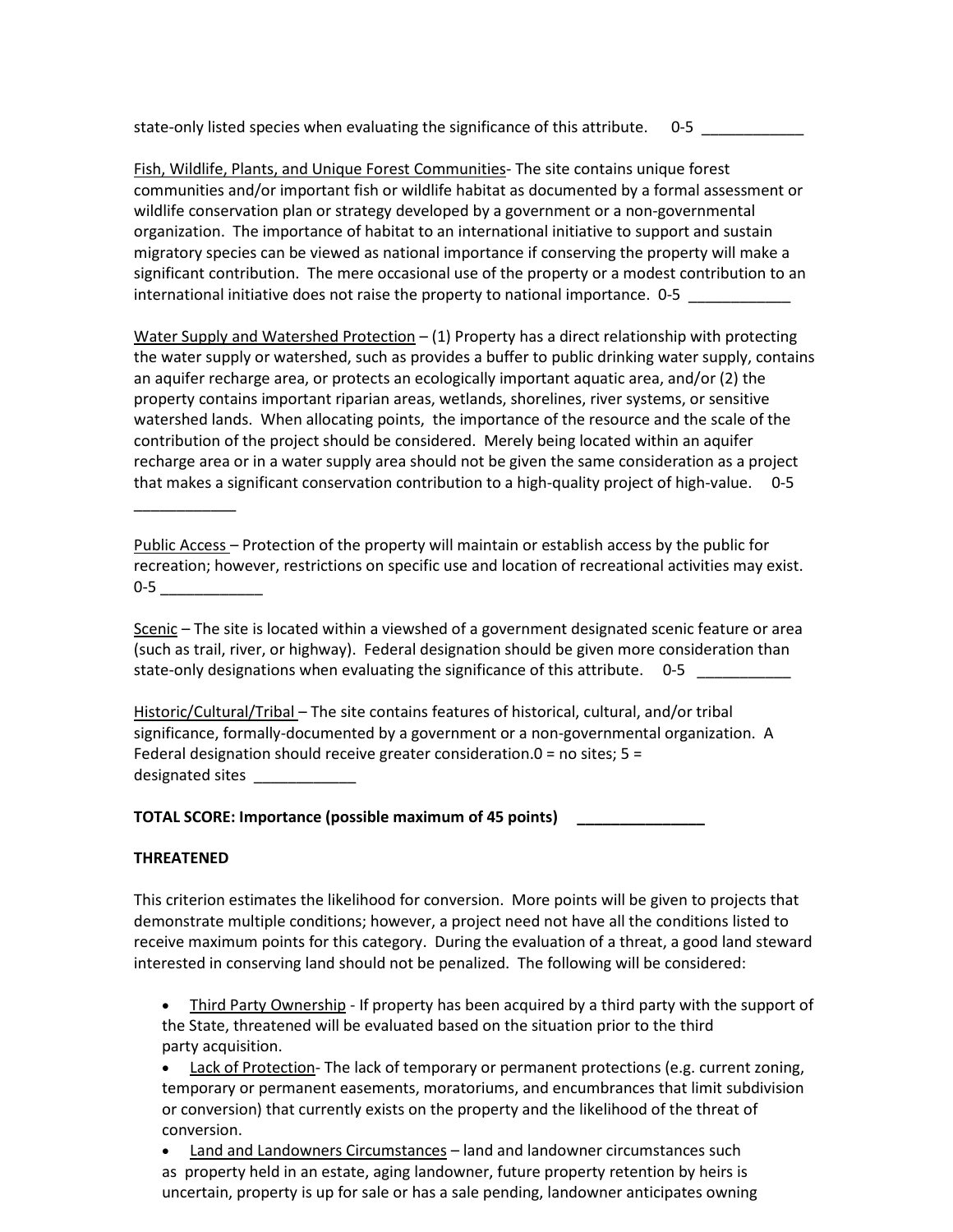property for a short duration, landowner has received purchase offers, land has an approved subdivision plan, landowner has sold subdivisions of the property, etc.

- Adjacent Land Use- adjacent land use characteristics such as existing land status, rate of development growth and conversion, rate of population growth (percent change), rate of change in ownership, etc.
- Ability to Develop- physical attributes of the property that will facilitate conversion, such as access, buildable ground, zoning, slope, water/sewer, electricity, etc.

### *Likelihood of conversion to non-forest uses.*

- Imminent/Likely 16 30 points. Multiple conditions exist that make conversion to nonforest uses likely. Circumstances indicate conversion may occur soon or within 5 years. Characteristics include: land has a subdivision plan, landowner has received offers from developers, landowner has sold off subdivisions of the property, land is located in a rapidly developing area, landowner(s) are elderly, or nearby comparable land has been recently sold for development.
- Possible 1 15 points. A few conditions exist that make conversion to non-forest uses possible. Circumstances indicate conversion could occur within 5 to 10 years: Characteristics include: land is in an attractive location for development such as waterfront or an outdoor recreation area.
- Unlikely (within 10 years)  $-$  0 points
- •

**Note**: Individual project scores for threatened will be determined as a committee consensus

**TOTAL SCORE: Threatened (maximum of 30 points)\_\_\_\_\_\_\_\_\_\_\_\_\_\_\_**

### **STRATEGIC**

This criterion reflects the project's relevance or relationship to conservation efforts on a broader perspective. When evaluating strategic variables, three considerations should be made: (1) the scale of a conservation initiative, strategy, or plan, (2) the scale of the project's contribution to that initiative, strategy, or plan, and (3) the placement of the parcel within the area of the initiative, strategy, or plan. Relevant national or multi-state conservation plan or strategies include but are not limited to the Southern Forest Land Assessment, Lower Mississippi Valley Joint Venture Study, USFWS Habitat Conservation Plan strategy, Partners in Flight Land Conservation Plan, North American Waterfowl Management Plan, and TNC Ecoregional Conservation Planning strategy. Relevant state conservation strategies include but are not limited to TN Statewide Forest Resource Assessment and Strategy, TN Conservation Heritage Trust Fund Preliminary Assessment of Needs, and TN Statewide Wildlife Action Plan.

### Attributes to consider:

Conservation Strategy- How the project fits within a larger conservation plan, strategy, or initiative as designated by either a government or non-governmental entity. Compliment Protected Lands- How the project is strategically linked to enhance already protected lands including past FLP projects, already protected Federal, State, or non-governmental organization lands, or other Federal land protection programs (NRCS, NOAA, etc).

• High - 31 - 40 points- The property significantly advances a landscape-scale or watershedbased conservation strategy through infill and/or key linkages and supports previous conservation investments. (Ex. – A **KEY** property in a formally developed national, multi-state, or state conservation effort.)